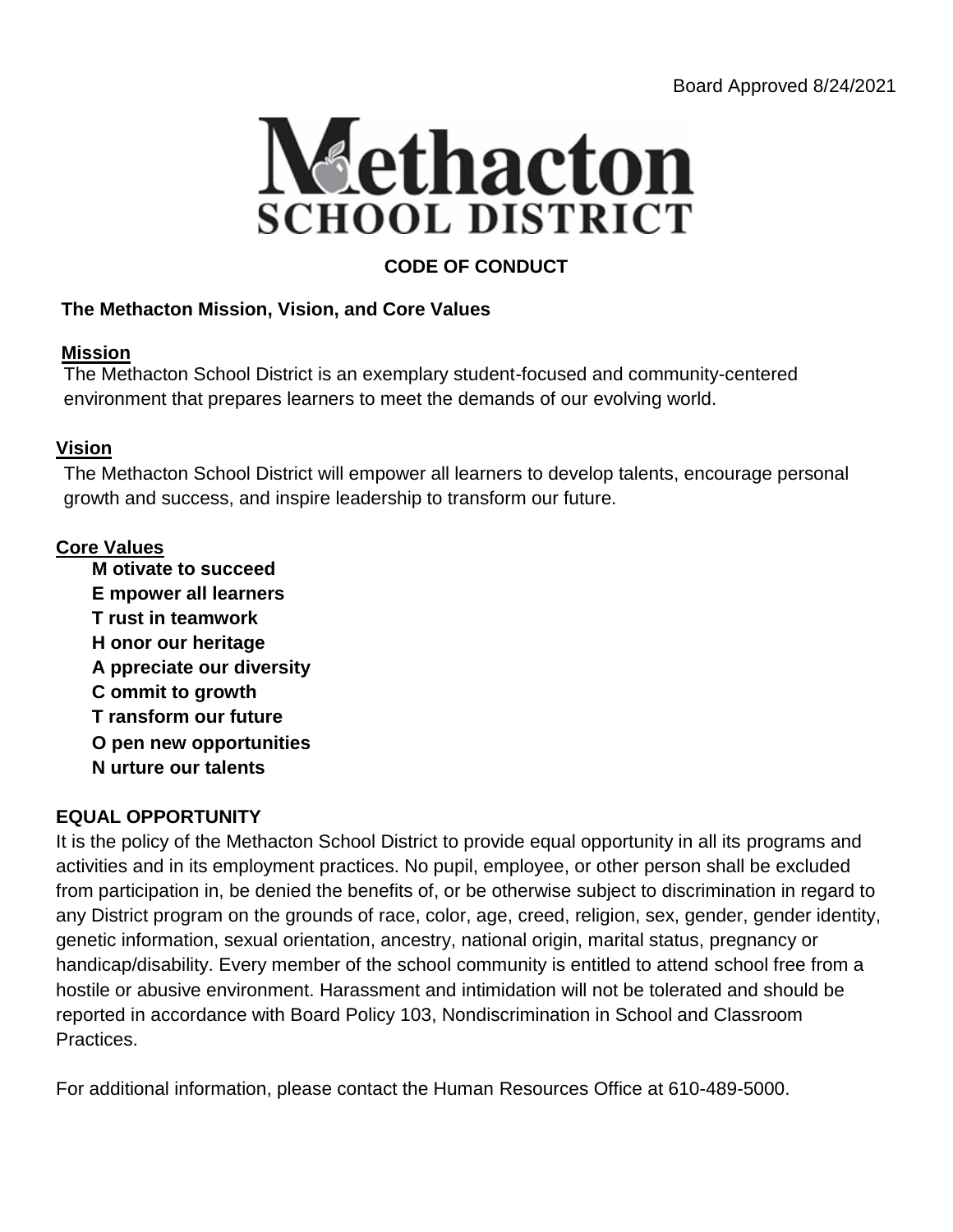### **RESPONSIBILITIES**

### **Students**

Students attend and participate in the school program so that they may develop to their fullest potential. With this in mind, pupils are to:

- Display an enthusiastic and supportive attitude toward school and education.
- Make an effort to do their best work.
- Attend school and be on-time regularly.
- Accept responsibility for their actions.
- Respect self, the rights and differences of others, and the right for all to secure an education in an orderly environment.
- Contribute toward maintaining an atmosphere of mutual respect and dignity for all by obeying school rules and regulations.
- Maintain habits of personal cleanliness.
- Respect school property and help to keep it free from damage.
- Recognize that the school staff assumes the role of a surrogate parent in matters of behavior and discipline from time of departure from home until arrival at home as well as during any school sponsored activities.
- Not knowingly possess, handle, or transmit any object that is or can reasonably be considered a weapon on school premises, at any schoolsponsored activity, or on any provided transportation to or from a schoolsponsored activity.

## **Staff**

The staff recognizes their charge in educating the children of the community. To meet this responsibility they are to:

- Plan and conduct a program of instruction that will make learning attractive and interesting.
- Establish professional and cooperative relationships with pupils, parents/guardians, staff, and administrators that promotes the mission of the district.
- Promote a climate of mutual respect and dignity that will strengthen the pupils' positive self-image.
- Recognize and address when student misconduct could be rooted in discrimination or intimidation/retaliation and complete required reporting forms.
- Guide pupils to attain their full potential.
- Teach common courtesies by example.
- Communicate regularly with pupils, parents/guardians, staff, and administrators to promote student success.
- Recognize that some disciplinary problems may result from student academic, social, or emotional frustration or challenges.
- Be cognizant of the needs of pupils while recognizing and reporting negative academic, behavioral or social/emotional concerns.
- Distinguish between minor student misconduct best handled by the staff and major problems requiring the assistance of administration.
- Report to the building administrator any pupils who jeopardize their own safety or the safety of others, or who interfere with the orderly operation of the instructional program or classroom or school.
- Serve as a surrogate parent in matters of behavior and discipline in accordance with Pennsylvania School Code.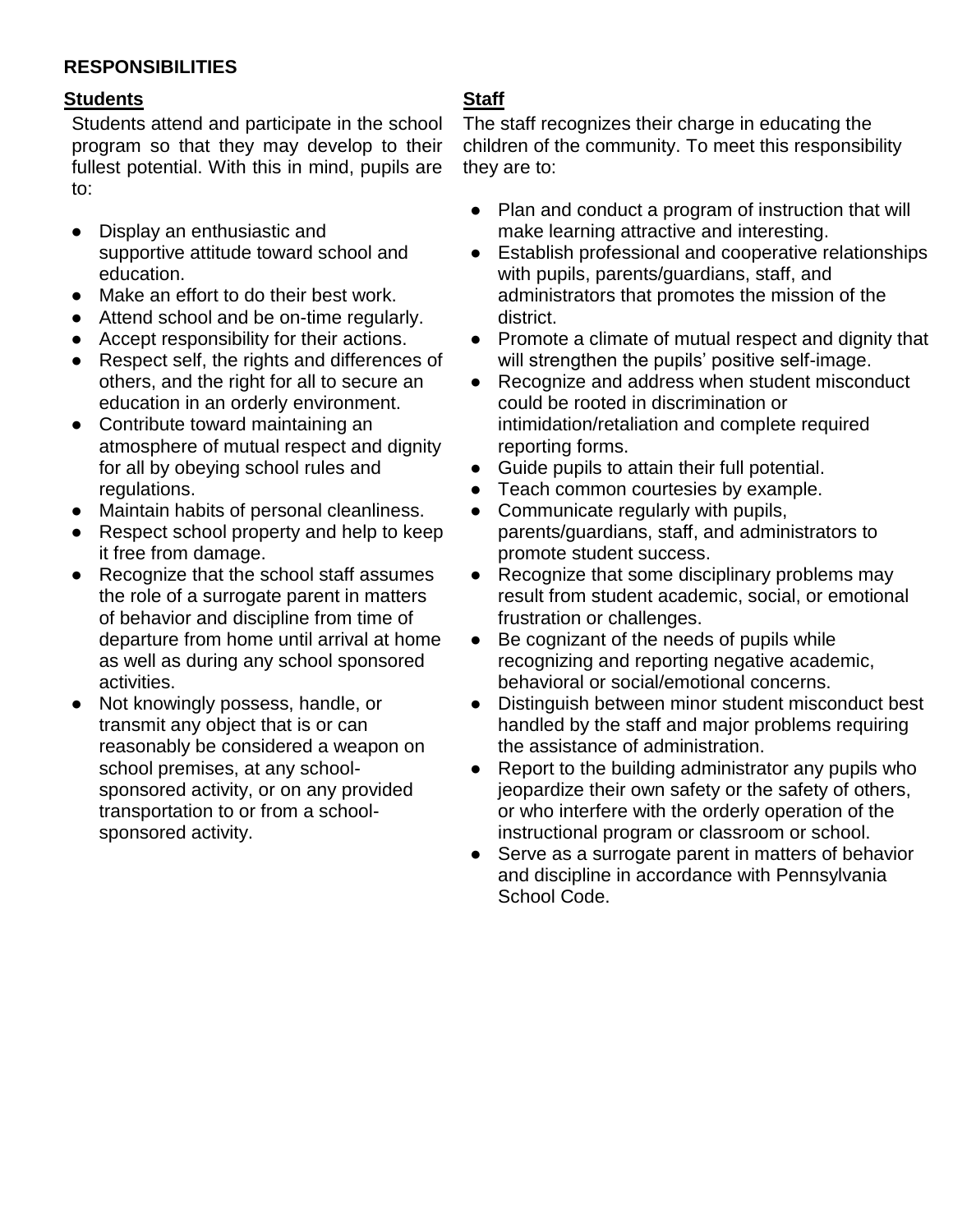#### **Parents/Guardians**

A cooperative relationship between home and school is essential to each pupil's successful development and achievement. To achieve this, parents and guardians are urged to:

- Support your child's enthusiastic and supportive attitude toward school and education.
- Support your child's effort to do their best work.
- Insist on prompt and regular attendance.
- Establish cooperative relationships with teachers, administrators, and staff that promotes the mission of the district.
- Provide a place for study and assist your child as needed with their completion of homework.
- Instill upon your child the value of selfrespect, respect for others, respect for the law, and respect for public property.
- Cooperate with the school in jointly resolving any school-related matters.
- Encourage your child to take pride in their appearance.
- Inspire your child to participate in school activities.
- Insist that your child promptly bring home all communications from school.
- Assist your child when challenged academically, socially or emotionally and seek assistance from school or community services when appropriate.
- Urge the communication of school matters that support a positive school and community climate.

### **Building Administration**

As the educational leaders of the school, the administration sets the climate. They are to:

- Lead and evaluate a program of instruction in the school to achieve meaningful educational outcomes.
- Develop a sound and healthy atmosphere of mutual respect and order within the school.
- Assist staff in their procedures, growth mindset, and professional responsibilities within their classrooms.
- Ensure that all at-risk pupils receive appropriate services.
- Develop and implement school procedures and district policy to reduce the likelihood of pupil misconduct.
- Provide opportunities for pupils and staff to approach administration in order to remedy grievances.
- Work closely with parents/guardians to establish positive professional relationships between home and school.
- Utilize all appropriate auxiliary staff and community agencies to assist parents/guardians, pupils, and staff in identifying problems and solutions.
- Establish and maintain building security.
- Assume responsibility for the dissemination and enforcement of the District Discipline Code and ensure that all discipline cases are resolved promptly.
- Ensure fairness, reasonableness, and consistency.
- Address, investigate, resolve complaints with emphasis on underlying discrimination and intimidation/retaliation and complete reporting requirements.
- Comply with district policy, state laws, governing hearings, suspensions, and pupils' rights.
- Teach common courtesies by example.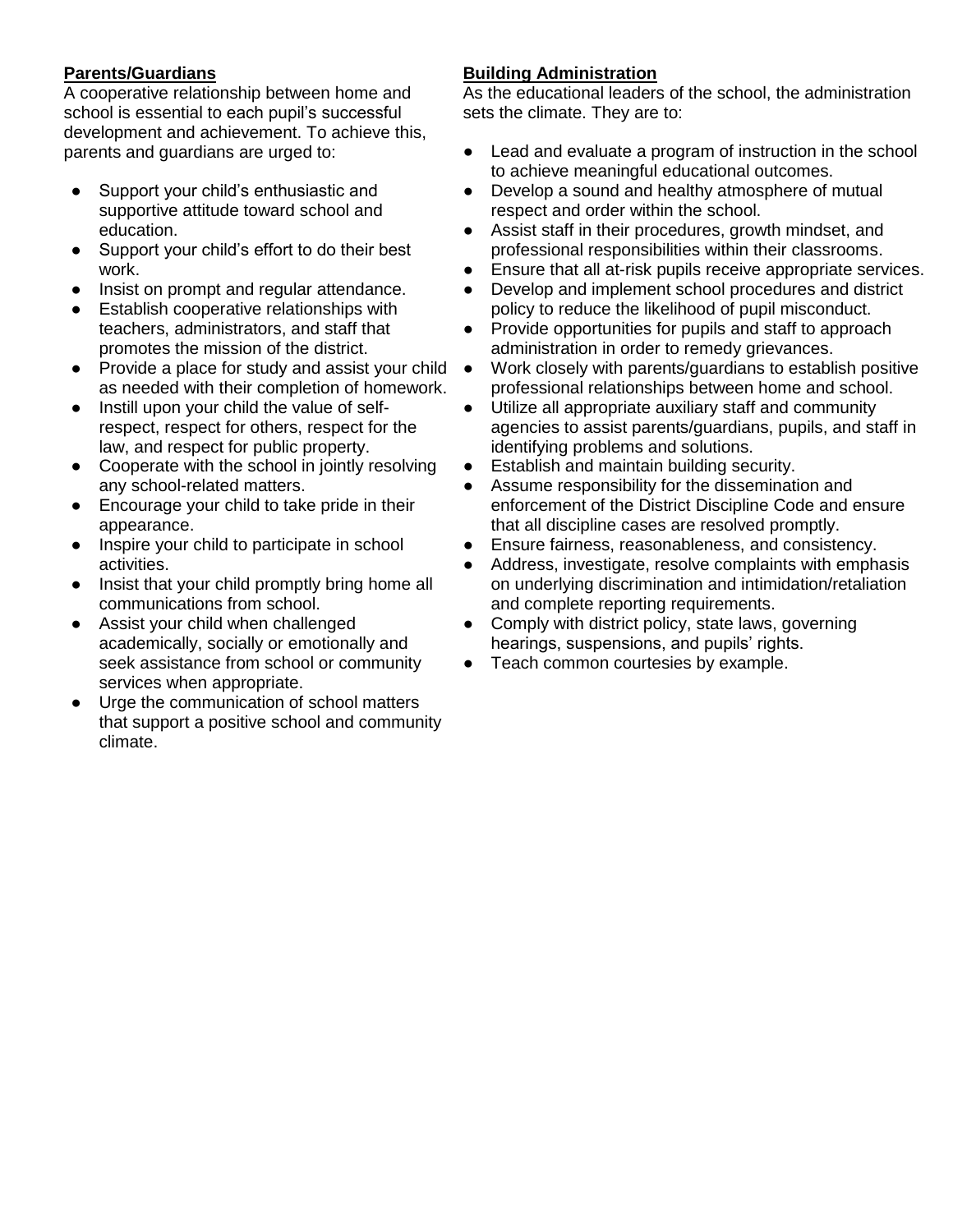#### **STUDENT RIGHTS**

#### **Exclusion from School – Suspension**

- The principal or designee may suspend any student for disobedience or misconduct for a period of one (1) to ten (10) consecutive school days and shall report the suspension to the Superintendent as soon as possible.
- No student may be suspended without notice of the reasons for which s/he is suspended and an opportunity to be heard on his/her own behalf before the school official who holds the authority to reinstate the student. Prior notice is not required where it is clear that the health, safety or welfare of the school population is threatened. The parents/guardians and Superintendent shall be notified immediately in writing when a student is suspended.
- When the suspension exceeds three (3) school days, the student and parent/guardian will be given the opportunity for an informal hearing with the designated school official. Such hearing shall take place as soon as possible after the suspension, and the district shall offer to hold it within the first five (5) days of the suspension, and prior to returning to school.
- Informal hearings shall be conducted by the building principal or designee.
- The district shall provide for the student's education during the period of suspension.

#### **Exclusion from Class - In-School Suspension**

- No student may receive an in-school suspension without notice of the reasons for which s/he is suspended and an opportunity to respond prior to the time the suspension becomes effective. The parent/guardian shall be informed of the suspension action taken by the school.
- Should the in-school suspension exceed ten (10) consecutive school days, the student and parent/guardian shall be offered an informal hearing with the building principal. Such hearing shall take place prior to the eleventh day of the in-school suspension.
- The district shall provide for the student's education during the period of in-school suspension.

#### **Expulsion**

- Expulsion is exclusion from school by the Board for a period exceeding ten (10) school days. The Board may permanently expel from the district rolls any student whose misconduct and disobedience warrants this sanction. No student shall be expelled without an opportunity for a formal hearing before the Board, or a duly authorized committee of the Board and upon action taken by the Board after the hearing.
- A formal hearing shall be required in all expulsion actions.
- The Board requires that each hearing shall be closed to the public unless the student and/or the parent/guardian requests a public hearing.
- A formal hearing shall not be unreasonably delayed and in any event shall be held within fifteen (15) school days of the notification of charges unless mutually agreed to by both parties or delayed for reasons set forth in statute and/or regulation.
- The formal hearing shall observe the due process requirements of:
	- 1. Notification of the charges in writing by certified mail to the student's parent/ guardian, including a copy of the district's expulsion policy, notice that legal counsel may represent the student and the district's hearing procedures.
	- 2. At least a three (3) day notice of the time and place of the hearing.
	- 3. The hearing shall be private unless the student or parent/guardian requests a public hearing.
	- 4. The right to representation by counsel at the expense of the parent/guardian and the right to have parents/guardians attend the hearing.
	- 5. Disclosure of the names of witnesses and copies of written statements or affidavits of witnesses.
	- 6. The right to request such witnesses appear in person and answer questions or be cross-examined.
	- 7. The right to testify and present witnesses on the student's behalf.
	- 8. The hearing shall be held with all reasonable speed.
	- 9. Recording of the proceedings by stenographer or tape recorder.
	- 10. A copy of the transcript available at the student's expense.
- A written adjudication shall be issued after the Board has acted to expel a student. The adjudication may include additional conditions or sanctions.
- Consequences for misconduct are informed by a need to:
	- discipline students appropriately, and
	- Provide an opportunity for learning from the situation for all involved
	- Provide opportunity for the complainant to feel heard and taken seriously

**NOTE: In all cases in which students are excluded from school by the action of a school official, students shall have the responsibility to make-up tests and work missed while being disciplined and shall be permitted to complete these assignments before or after the regular school day.**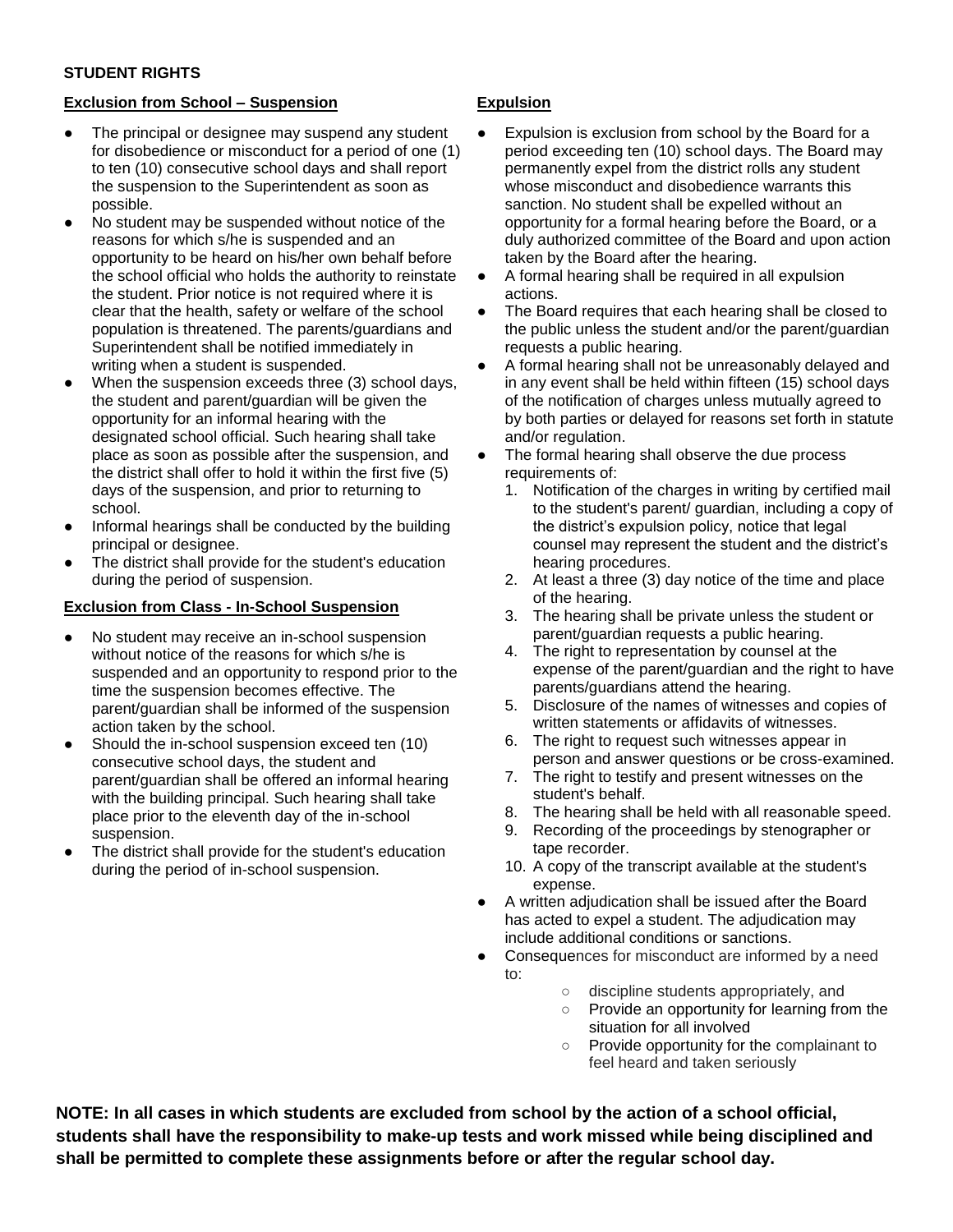### **METHACTON SCHOOL DISTRICT DISCIPLINE CODE - PUPIL MISCONDUCT/DISCIPLINARY RESPONSE STRUCTURE**

|              | <b>DESCRIPTION OF</b><br><b>BEHAVIOR</b>                                                                                                                                                                                                                                                                                                                                                                                                                                                                                                           | <b>EXAMPLES</b>                                                                                                                                                                                                                                                                                                                                                                                                                                                                                                                                                                                                                          | <b>PROCEDURES</b>                                                                                                                                                                                                                                                                                                                                                                                                                                                                                                                                                                                                                                                                                                       | <b>DISCIPLINARY</b><br><b>OPTIONS/RESPONSES</b>                                                                                                                                                                                                                                                                                                                                                                   |
|--------------|----------------------------------------------------------------------------------------------------------------------------------------------------------------------------------------------------------------------------------------------------------------------------------------------------------------------------------------------------------------------------------------------------------------------------------------------------------------------------------------------------------------------------------------------------|------------------------------------------------------------------------------------------------------------------------------------------------------------------------------------------------------------------------------------------------------------------------------------------------------------------------------------------------------------------------------------------------------------------------------------------------------------------------------------------------------------------------------------------------------------------------------------------------------------------------------------------|-------------------------------------------------------------------------------------------------------------------------------------------------------------------------------------------------------------------------------------------------------------------------------------------------------------------------------------------------------------------------------------------------------------------------------------------------------------------------------------------------------------------------------------------------------------------------------------------------------------------------------------------------------------------------------------------------------------------------|-------------------------------------------------------------------------------------------------------------------------------------------------------------------------------------------------------------------------------------------------------------------------------------------------------------------------------------------------------------------------------------------------------------------|
| $\mathbf{L}$ | Misbehavior on the<br>part of the pupil<br>which impedes<br>orderly classroom<br>procedures or<br>interferes with the<br>orderly operation of<br>the school.<br><b>These</b><br>misbehaviors can<br>usually be handled<br>by an individual<br>staff member but<br>sometimes require<br>the intervention of<br>other school<br>support personnel.                                                                                                                                                                                                   | • Disturbance out of<br>class (hall, cafeteria,<br>yard, etc.)<br><b>Disrespect</b><br>$\bullet$<br>Disruption of learning<br><b>Tardiness</b><br>$\bullet$<br>• Abusive language<br>Non-defiant failure to<br>$\bullet$<br>complete assignments<br>or carry out directions<br>Unprepared for class<br>$\bullet$<br>• Inappropriate use of a<br>computer or computer<br>network<br>• Other offenses fitting<br>the definition of LEVEL<br>1 misconduct<br>• Dress code violation<br>• Failure to submit an<br>excuse note                                                                                                                | There is immediate<br>$\bullet$<br>intervention by the<br>staff member who is<br>supervising the pupil<br>or who observes the<br>misbehavior.<br>Repeated misbehavior<br>$\bullet$<br>requires a pupil<br>conference with the<br>counselor, teacher,<br>and/or administrator.<br>• A proper and accurate<br>record of offenses and<br>disciplinary action is<br>maintained by the staff<br>member and, upon<br>written referral to a<br>building administrator,<br>is recorded in the<br>disciplinary files.                                                                                                                                                                                                            | • Parent contact<br>• Verbal reprimand<br>Special assignment<br><b>Behavioral contract</b><br>Counseling<br>Withdrawal of privileges<br>Disciplinary probation<br>$\bullet$<br>Strict supervised study<br><b>Teacher detention</b><br>$\bullet$ Peer<br>Mediation/Counseling<br>• Temporary removal<br>from class/activity<br>Temporary loss of<br>computer privileges<br>• Lunch detention<br>• Office detention |
| Ш.           | Misbehavior whose<br>FREQUENCY or<br><b>SERIOUSNESS</b><br>disrupts the<br>learning climate of<br>the school.<br>These infractions,<br>which usually result<br>from the<br>continuation of<br>LEVEL I or more<br>serious<br>misbehaviors,<br>require the<br>intervention of<br>personnel on the<br>administrative level<br>because the<br>execution of LEVEL<br>I disciplinary<br>options has failed<br>to correct the<br>situation or the<br>behavior rises to a<br>LEVEL II offense.<br>Also included in<br>this level are<br>misbehaviors which | • Repeated LEVEL I<br>behaviors<br>• Bus disturbance<br>Truancy/Repeated<br>tardiness<br>Disruptive behavior<br>$\bullet$<br><b>Bullying</b><br>$\bullet$<br>Forging notes or<br>$\bullet$<br>excuses<br>• Cheating and/or<br>plagiarism<br>• Cutting class<br>Insubordination<br>Failure to serve a<br>detention<br>• Unauthorized leaving<br>of school property<br>• Inappropriate behavior<br>when traveling<br>between buildings<br>• Violation of school<br>policy on a student<br>field trip<br>Presence in an<br>$\bullet$<br>unauthorized area<br>• Failure to identify<br>oneself correctly<br>• Profane or obscene<br>language | There is immediate<br>$\bullet$<br>intervention by the<br>staff member who is<br>supervising the pupil<br>or who observes the<br>misbehavior.<br>The pupil is referred to<br>the administrator for<br>appropriate<br>disciplinary action.<br>The administrator or<br>$\bullet$<br>designee meets with<br>the pupil and/or<br>teacher about the<br>pupil's misconduct and<br>the resulting<br>disciplinary action.<br>• The teacher is<br>informed of the<br>administrator's action.<br>• A proper and accurate<br>record of the offense<br>and the disciplinary<br>action is maintained by<br>the administrator.<br>• Parents are informed<br>and involved.<br>If a suspension is<br>$\bullet$<br>considered, the pupil | • Any appropriate<br>response from LEVEL I<br>• Academic and/or co-<br>curricular probation<br>• Administrative<br>detention<br>• Loss of bus privileges<br>• Restriction from field<br>trips<br>• Schedule change<br>• Behavior modification<br>plan<br>• Referral to outside<br>agency<br>In-school suspension<br>Out-of-school<br>suspension $-1-3$                                                            |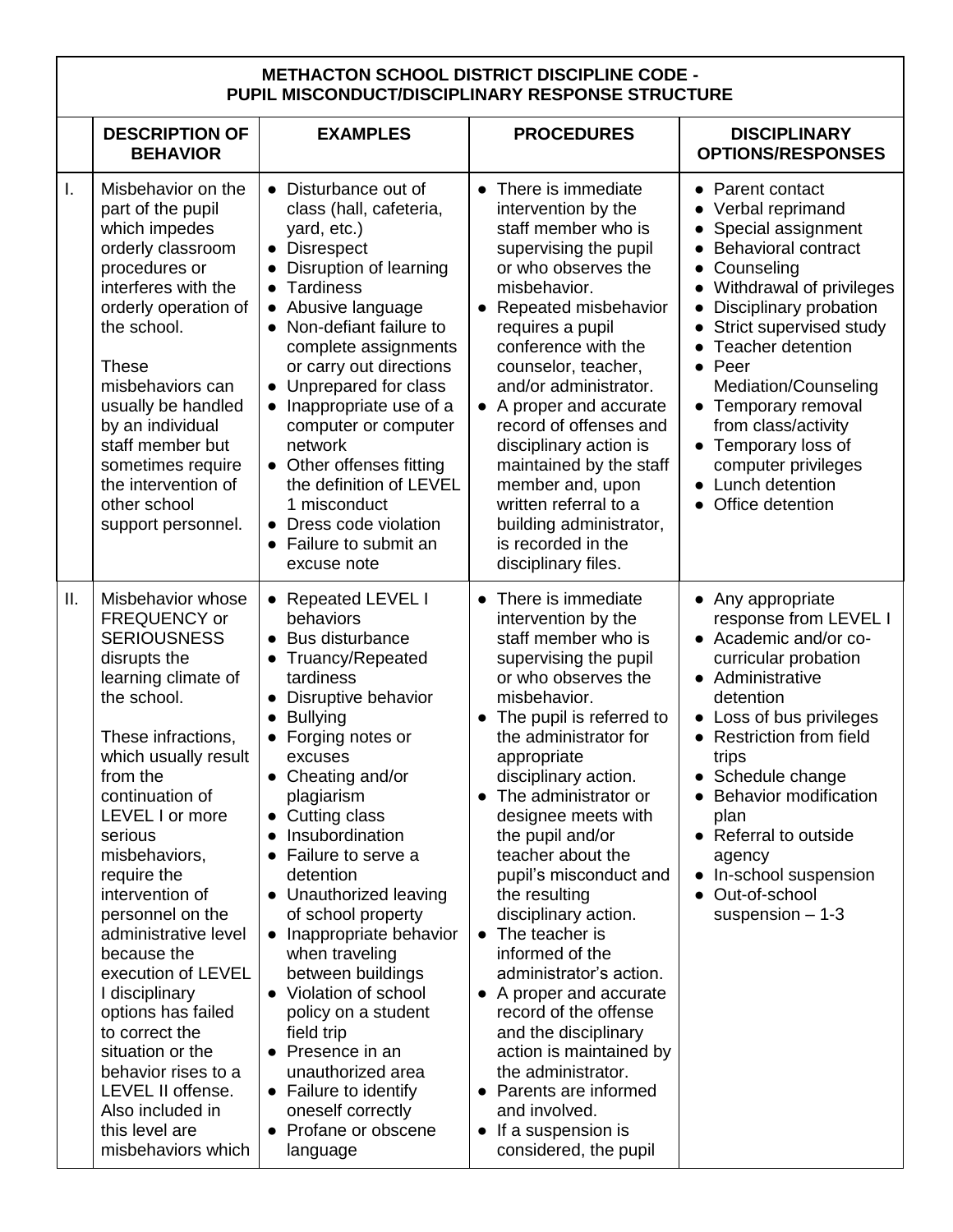| do not represent a<br>direct threat to the<br>health and safety of<br>others but whose<br>educational<br>consequences are<br>serious enough to<br>require corrective<br>action on the part<br>of administrative<br>personnel. | • Offensive ethnic<br>and/or racial<br>comments<br>• Unauthorized<br>possession of any<br>electronic device<br>$\bullet$ Violation of<br>Internet/Acceptable<br>Use Policy<br>• Possession of<br>pornographic material<br>• Disruptive behavior at<br>social functions,<br>athletic contests or<br>extra-curricular<br>activities<br>• Hate speech<br>$\bullet$ Tobacco<br>use/possession/vaping<br>/associated<br>paraphernalia<br>• Social<br>media/electronic posts<br>during the school day,<br>or photography of staff<br>or students without<br>their consent.<br>Other offenses fitting<br>$\bullet$<br>the definition of LEVEL<br>II misconduct | shall be advised of the<br>reasons for the<br>suspension and be<br>given the opportunity<br>to respond before the<br>suspension becomes<br>effective.<br>• Pupil is referred to<br>guidance counselor.<br>• Confiscated items<br>used for tobacco or<br>drug use will not be<br>returned. |  |
|-------------------------------------------------------------------------------------------------------------------------------------------------------------------------------------------------------------------------------|---------------------------------------------------------------------------------------------------------------------------------------------------------------------------------------------------------------------------------------------------------------------------------------------------------------------------------------------------------------------------------------------------------------------------------------------------------------------------------------------------------------------------------------------------------------------------------------------------------------------------------------------------------|-------------------------------------------------------------------------------------------------------------------------------------------------------------------------------------------------------------------------------------------------------------------------------------------|--|
|-------------------------------------------------------------------------------------------------------------------------------------------------------------------------------------------------------------------------------|---------------------------------------------------------------------------------------------------------------------------------------------------------------------------------------------------------------------------------------------------------------------------------------------------------------------------------------------------------------------------------------------------------------------------------------------------------------------------------------------------------------------------------------------------------------------------------------------------------------------------------------------------------|-------------------------------------------------------------------------------------------------------------------------------------------------------------------------------------------------------------------------------------------------------------------------------------------|--|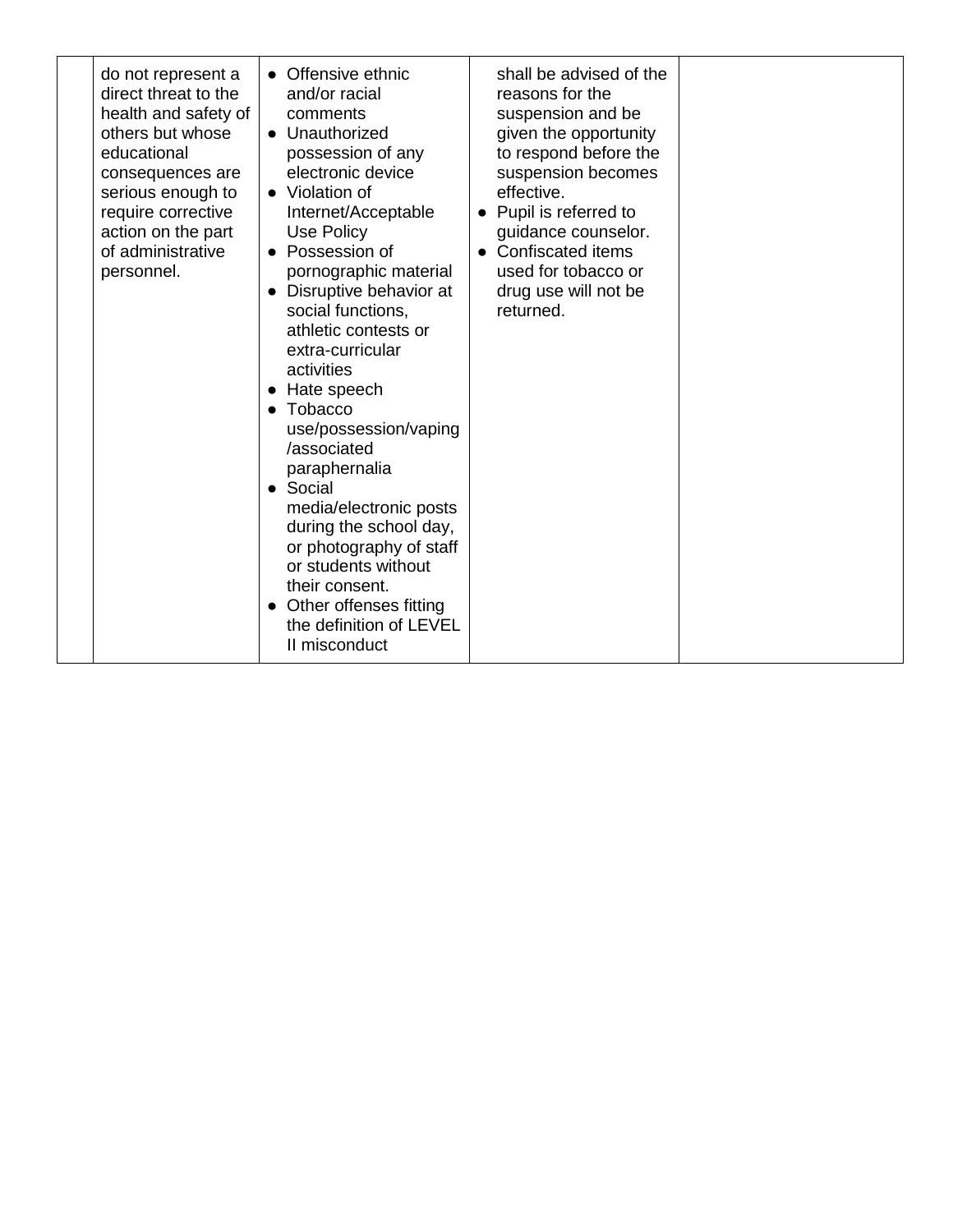| <b>METHACTON SCHOOL DISTRICT DISCIPLINE CODE -</b><br>PUPIL MISCONDUCT/DISCIPLINARY RESPONSE STRUCTURE |                                                                                                                                                                                                                                                                                                                                                                                                                                                                                                                                                                                                                                                                                                                                                                      |                                                                                                                                                                                                                                                                                                                                                                                                                                                                                                                                                                                                                                                                            |                                                                                                                                                                                                                                                                                                                                                                                                                                                                                                                                                                                                                                                                                                                                                                                                                                                                                                                                                                                  |                                                                                                                                                                                                                                                                                                                                                                                               |  |  |  |  |
|--------------------------------------------------------------------------------------------------------|----------------------------------------------------------------------------------------------------------------------------------------------------------------------------------------------------------------------------------------------------------------------------------------------------------------------------------------------------------------------------------------------------------------------------------------------------------------------------------------------------------------------------------------------------------------------------------------------------------------------------------------------------------------------------------------------------------------------------------------------------------------------|----------------------------------------------------------------------------------------------------------------------------------------------------------------------------------------------------------------------------------------------------------------------------------------------------------------------------------------------------------------------------------------------------------------------------------------------------------------------------------------------------------------------------------------------------------------------------------------------------------------------------------------------------------------------------|----------------------------------------------------------------------------------------------------------------------------------------------------------------------------------------------------------------------------------------------------------------------------------------------------------------------------------------------------------------------------------------------------------------------------------------------------------------------------------------------------------------------------------------------------------------------------------------------------------------------------------------------------------------------------------------------------------------------------------------------------------------------------------------------------------------------------------------------------------------------------------------------------------------------------------------------------------------------------------|-----------------------------------------------------------------------------------------------------------------------------------------------------------------------------------------------------------------------------------------------------------------------------------------------------------------------------------------------------------------------------------------------|--|--|--|--|
|                                                                                                        | <b>DESCRIPTION OF</b><br><b>BEHAVIOR</b>                                                                                                                                                                                                                                                                                                                                                                                                                                                                                                                                                                                                                                                                                                                             | <b>EXAMPLES</b>                                                                                                                                                                                                                                                                                                                                                                                                                                                                                                                                                                                                                                                            | <b>PROCEDURES</b>                                                                                                                                                                                                                                                                                                                                                                                                                                                                                                                                                                                                                                                                                                                                                                                                                                                                                                                                                                | <b>DISCIPLINARY</b><br><b>OPTIONS/RESP</b><br><b>ONSES</b>                                                                                                                                                                                                                                                                                                                                    |  |  |  |  |
| III.                                                                                                   | Acts directed<br>against self,<br>persons or<br>property, but<br>whose<br>consequences<br>DO NOT<br><b>SERIOUSLY</b><br><b>ENDANGER the</b><br>health, safety,<br>and welfare of<br>others in the<br>school or which<br>require referral to<br>law enforcement<br>officials, although,<br>on occasion,<br>these offenses<br>may result in the<br>intervention of law<br>enforcement<br>officers.<br>These acts might<br>be considered<br>criminal, but most<br>frequently can be<br>handled by the<br>disciplinary<br>mechanism in the<br>school. Corrective<br>measures which<br>the school should<br>undertake,<br>however, depend<br>on the extent of<br>the school's<br>resources for<br>remediating the<br>situation in the<br>best interests of<br>all pupils. | <b>Repeated LEVEL II</b><br>behaviors<br>Fighting<br>$\bullet$<br>Vandalism/malicious<br>mischief<br>Gambling<br>$\bullet$<br>Theft/possession/sale<br>of stolen property<br>• Violation of any<br>school policy during<br>an extended field trip<br>Irresponsible use of<br>motor vehicles<br>Harassment<br>$\bullet$<br>Direct threatening<br>$\bullet$<br>call, letters, or emails<br>Ethnic and/or racial<br>$\bullet$<br>intimidation or hate<br>speech<br>Theft of computer<br>$\bullet$<br>hardware or software<br>• Other offenses<br>violating the<br>Pennsylvania Crimes<br>Code<br>Other offensives<br>fitting the definition of<br><b>LEVEL III misconduct</b> | • There is immediate<br>intervention by the staff<br>member who is supervising<br>the pupil, provided that such<br>intervention can take place<br>safely.<br>• The administrator initiates<br>disciplinary action by<br>investigating the infraction and<br>conferring with staff on the<br>extent of the consequences.<br>The administrator meets with<br>the pupil about the<br>misconduct and the resulting<br>disciplinary action.<br>• A proper and accurate record<br>of offenses and disciplinary<br>actions is maintained by the<br>administrator.<br>• Law enforcement officials are<br>contacted, when appropriate.<br>• There is restitution of property<br>and damages.<br>• If a suspension is considered,<br>the pupil shall be advised of<br>the reasons for the<br>suspension and given the<br>opportunity to respond before<br>the suspension becomes<br>effective.<br>• Parents are informed and<br>involved.<br>• Pupil is referred to guidance<br>counselor. | $\bullet$ Any<br>appropriate<br>response from<br><b>LEVEL II</b><br>• Restriction<br>from extended<br>field trips;<br>student to<br>return home at<br>parent/guardia<br>n's expense<br>• Alternative<br>program<br>· Out-of-school<br>$s$ uspension $-$<br>$1-10$ days<br>• Referral to law<br>enforcement<br>officials<br>• Modified day<br>• Permanent<br>loss of<br>computer<br>privileges |  |  |  |  |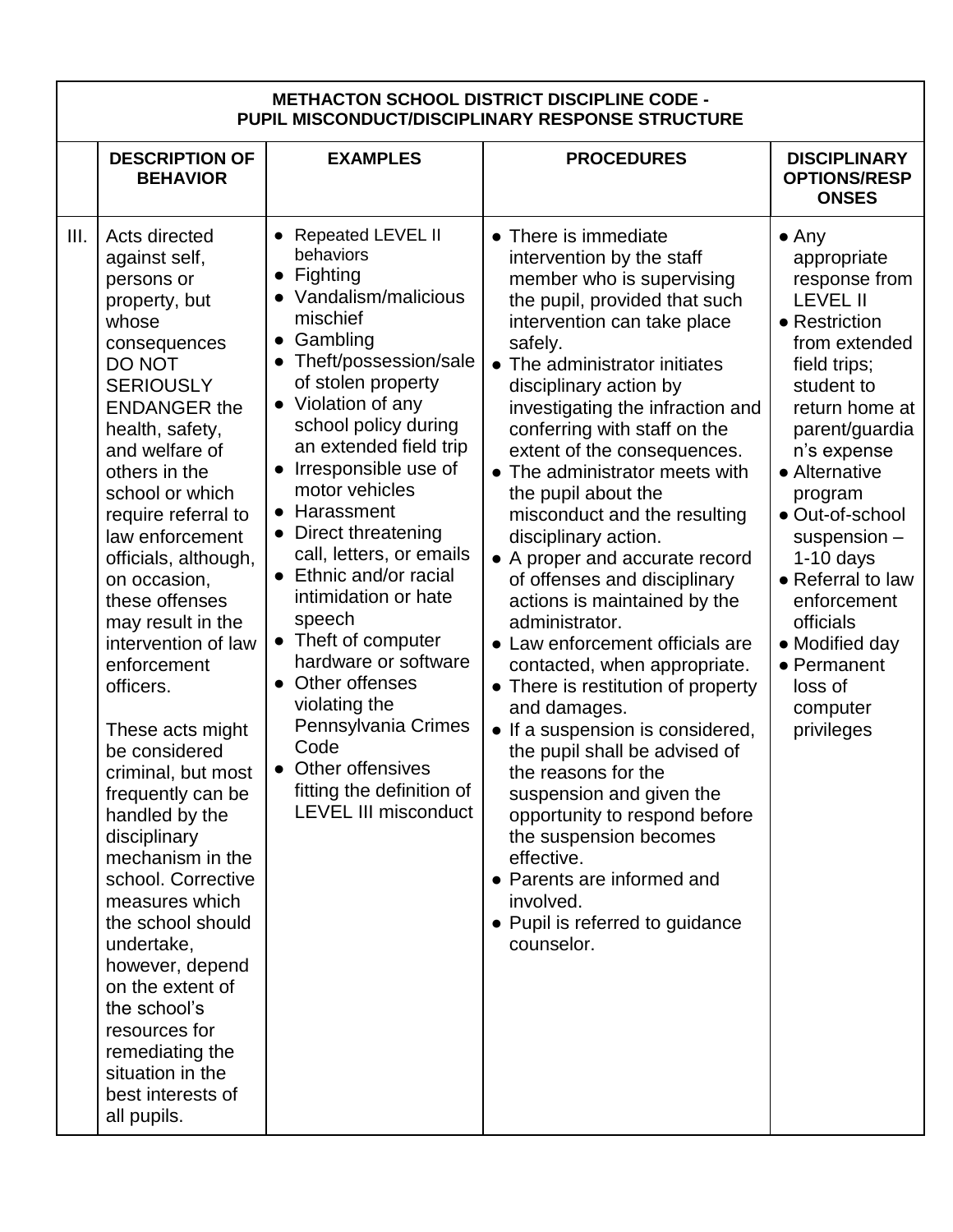IV. Acts which result in VIOLENCE to self, persons, or property, or which POSE A DIRECT THREAT to the health, safety, and welfare of others in the school. These acts may involve misconduct which involves the possession, furnishing, use or involvement of any nature with any unauthorized substance in school, on school property, at any school sponsored activity, on any public or private conveyance providing transportation to and from school sponsored activities. These acts are clearly criminal and are so serious that they always require administrative actions which result in the immediate removal of the pupil from school, the intervention of law enforcement authorities, and possible action by the Board of School Directors.

● Repeated LEVEL III behaviors

- Terroristic threats
- Assault/battery
- Vandalism
- Arson
- Harassment
- Violation of weapons policy
- Inappropriately using, furnishing, selling or possessing unauthorized substances
- Bomb threat
- Extortion
- Theft/possession/sal e of stolen property
- Use of firecrackers,
- smoke bombs, etc. ● Other offenses
- violating the **Pennsylvania** Crimes Code
- Other criminal offenses
- There is immediate intervention by the staff member who is supervising the pupil or who observes the misconduct, provided such intervention can take place safely.
- The administrator verifies the offense, confers with the staff involved, and meets with the pupil.
- The pupil is immediately removed from the school environment.
- If a suspension is considered, the pupil should be advised of the reasons for the suspension and given the opportunity to respond before the suspension becomes effective.
- Referral is made to the Superintendent of Schools.
- Law enforcement officials are contacted.
- A complete and accurate report is submitted to the superintendent for possible board action.
- The pupil is given a full due process hearing before the board, if expulsion is recommended.
- Parents are informed and involved.
- Superintendent 's exclusion
- Expulsion
- Alternative educational services
- Out-of-school suspension 5- 10 days
- Completion of drug/alcohol assessment and compliance with resultant recommendatio ns
- Other board action which results in appropriate placement
- Referral to local law enforcement agency for prosecution